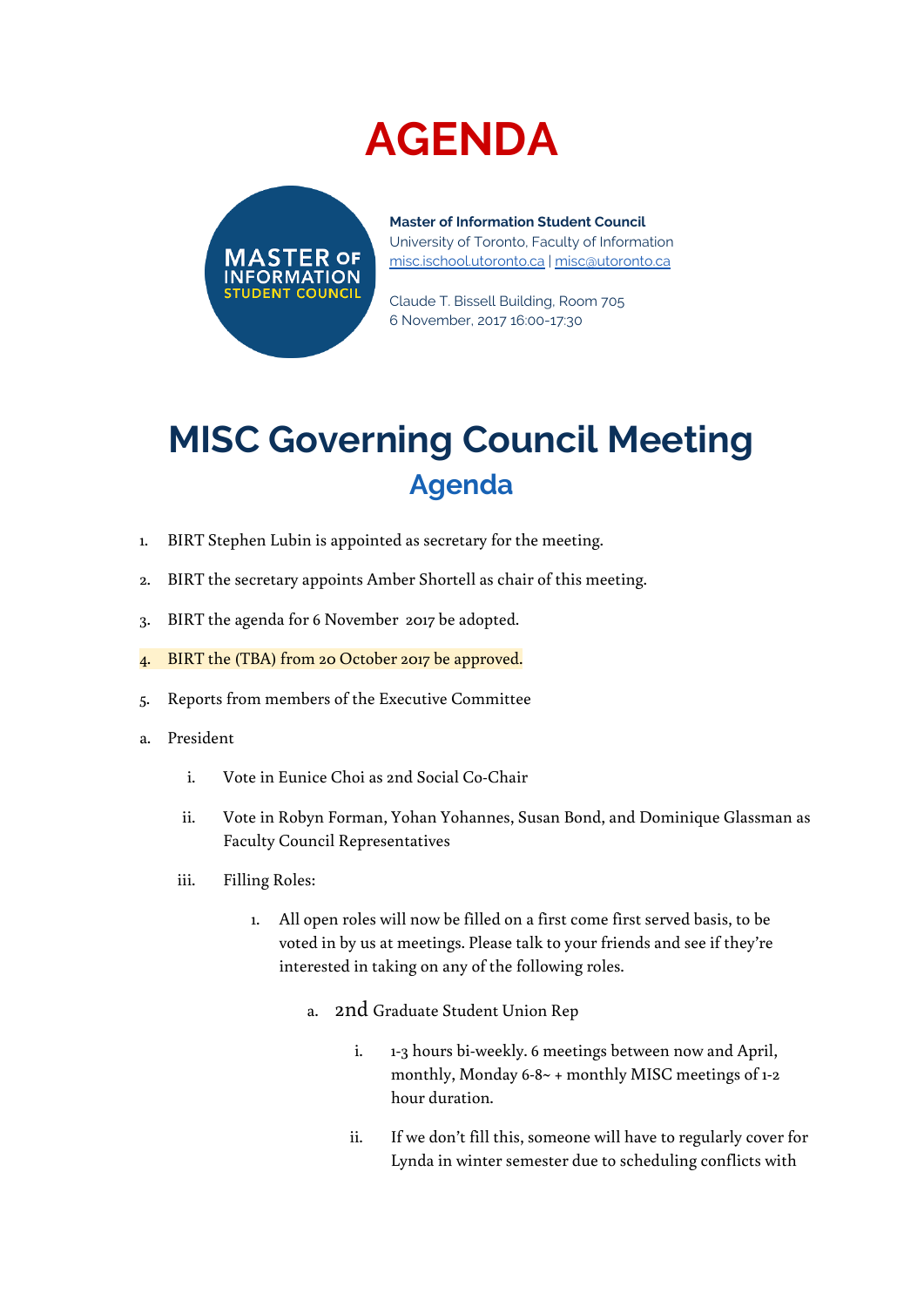UX class. I have the same conflict. This is super important to funding.

- b. 2nd Upper Year Tech Fund Rep
- c.  $\;{\bf 1}\;$  Faculty Council Rep
- d. Delegate for Conflict [Resolution](https://drive.google.com/drive/folders/0B19I8tTQ7CTsaWh4NHBZLXZZYm8) Council for Student Societies
- iv. Doctoral students collaboration for TRC

Meeting at Flock for Symposium planning - Hugh attended

v. Slack Channel

New members: we have a Slack channel.

## vi. Clothing Swap

- 1. Will be taking place Tuesday November 21 in student lounge. MUSSA will be assisting.
- 2. See Treasurer for funding
- vii. Reminders:
	- 1. To new members, absence from meetings: "Members of the Governing Council shall attend no fewer than seventy-five percent (75%) of the meetings scheduled in an academic year, and shall not miss two (2) or more meetings in succession without an acceptable excuse."
		- a. If you miss more than 2 meetings in a row without regrets, I will contact you to check in.
	- 2. We have a Google Groups listserv.
		- a. Please join it so that I can send out e-mails about meetings.

## b. Vice President

- i. Merchandise:
	- 1. Discuss ideas for things we'd like to see
		- a. Scarves, Mugs
		- 2. Design new logo in preparation for orders in 2018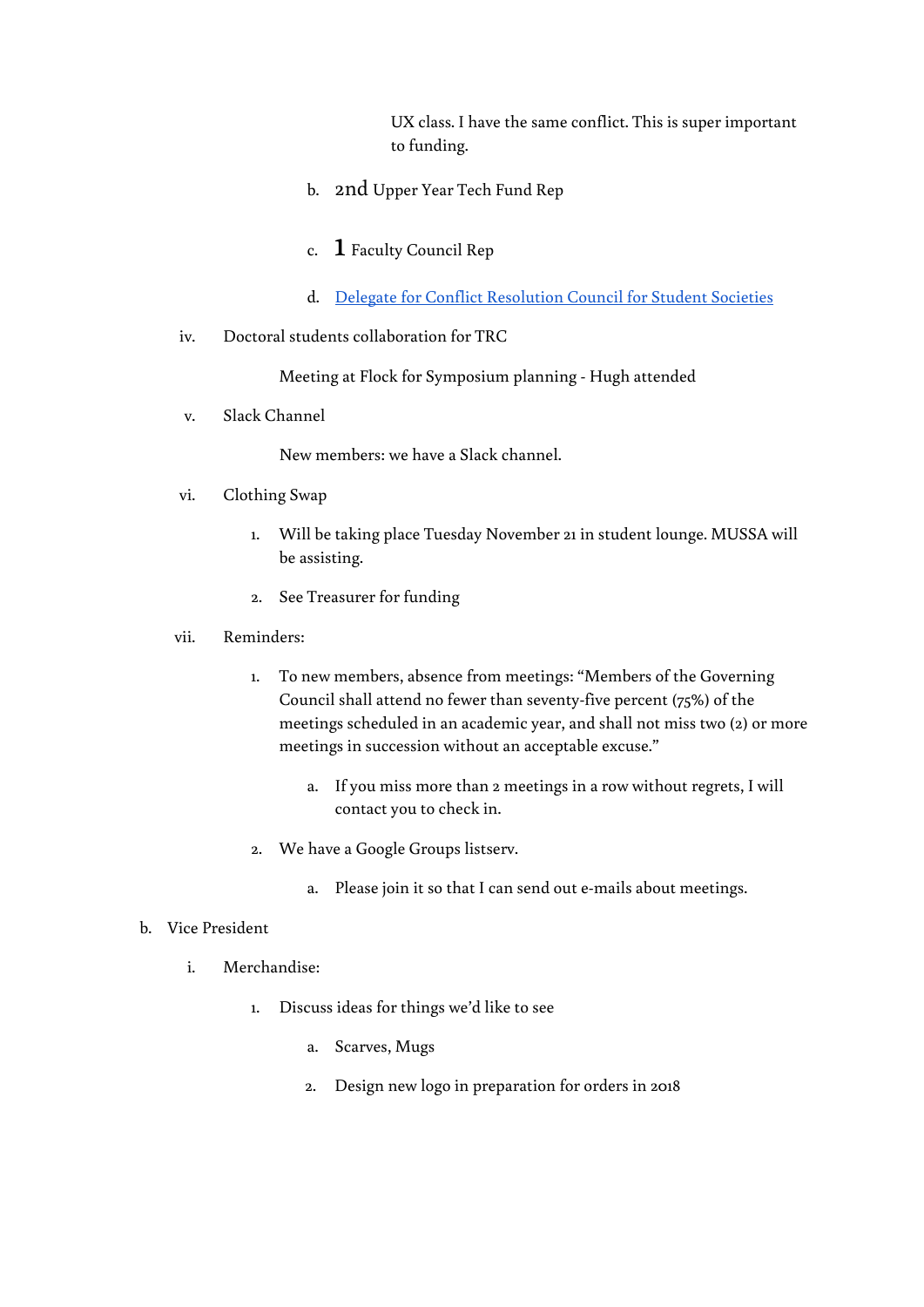- Ii. Social Media
	- 1. Merge MISC Social FB page with main MISC page a. Begin advertising for merge in 2018.
- c. Secretary
	- i. Intake for new Faculty Council Representatives and Social Co-Chair
		- 1. Profile for website
		- 2. Google Groups listserv
- d. Treasurer
	- i. Budget proposal ([https://docs.google.com/document/d/1BaDCydx-CSH5C7hCHfaj8CeV5dL](https://docs.google.com/document/d/1BaDCydx-CSH5C7hCHfaj8CeV5dLYjYZbbagDGYvcEQs/edit) [YjYZbbagDGYvcEQs/edit](https://docs.google.com/document/d/1BaDCydx-CSH5C7hCHfaj8CeV5dLYjYZbbagDGYvcEQs/edit))
	- ii. Audit
	- iii. Re-investing money in GIC
	- iv. Reissued checks to recoup funds \$4,380
	- v. Recommend approval of iJournal Launch Party request
	- vi. Regular estimated funding per meeting
		- 1. Last meeting we spent \$90 for 4 pizzas and 4 bags of snacks, but not all the snacks got eaten.
		- 2. Suggestion- reduce snacks, order pizzas earlier, add more drinks?
		- 3. Suggestion 2- we'll still have 5 more meetings (approx 1 per month). For the remaining \$500~, what should we do? Split and have fancier meals for the end of year meetings? (This would give us \$350~ per meeting).
	- vii. Funding for clothing swap Ubers, snacks?
- e. Webmaster
	- i. Old MISSC mirror site
	- ii. New site update
	- iii. Old site updates
	- iv. Intake and Access to Google Drive updates
		- 1. Please complete intake form if you haven't yet.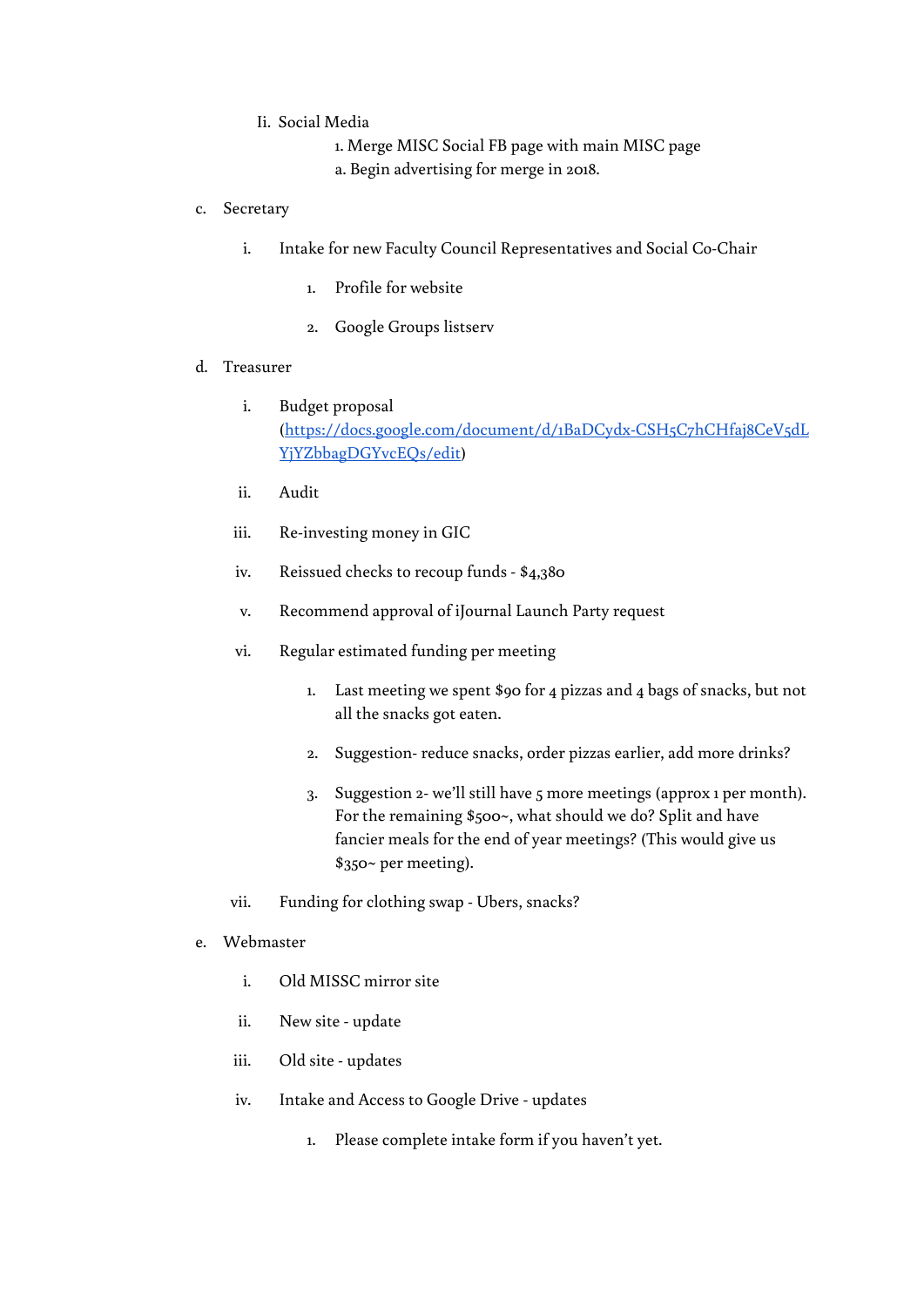- 2. Email Jaisie if you don't have access to the Drive.
- 6. Reports from the chairs of standing committees/officers
	- a. Academic Affairs
		- i. Meeting updates
	- b. Social
		- i. Reading Week Pub Night this Thursday
		- ii. Board game/homework night potential for MUSSA collaboration?
		- iii. Re-scheduling iBall + details of why, and moving up end-of-term Pub Night or similar event.
		- iv. Taking suggestions for possible iBall venues, potential themes.
		- v. February iTea Valentine's Day
	- c. Professional Development
		- i. Next event
- 7. Reports from representatives to external committees and organizations
	- a. Alumni Association

i.

- b. MISC/MUSSA Liaison
	- i. Joint clothing swap Tuesday November 21!
	- ii. Other collaboration/joint events? MUSSA is interested in doing other joint events. They are doing homework nights and board game nights; a joint one of those might be a good opportunity for students from the different programs to meet.
	- iii. Trips: Waterloo trip went well; trip to Hamilton is this Friday, is filling up and was just opened up to MI students
	- iv. Other upcoming events:
		- 1. Another games night will be planned soon
		- 2. Interested in therapy dogs for end of november?
		- 3. End-of-term pub night on the 8th